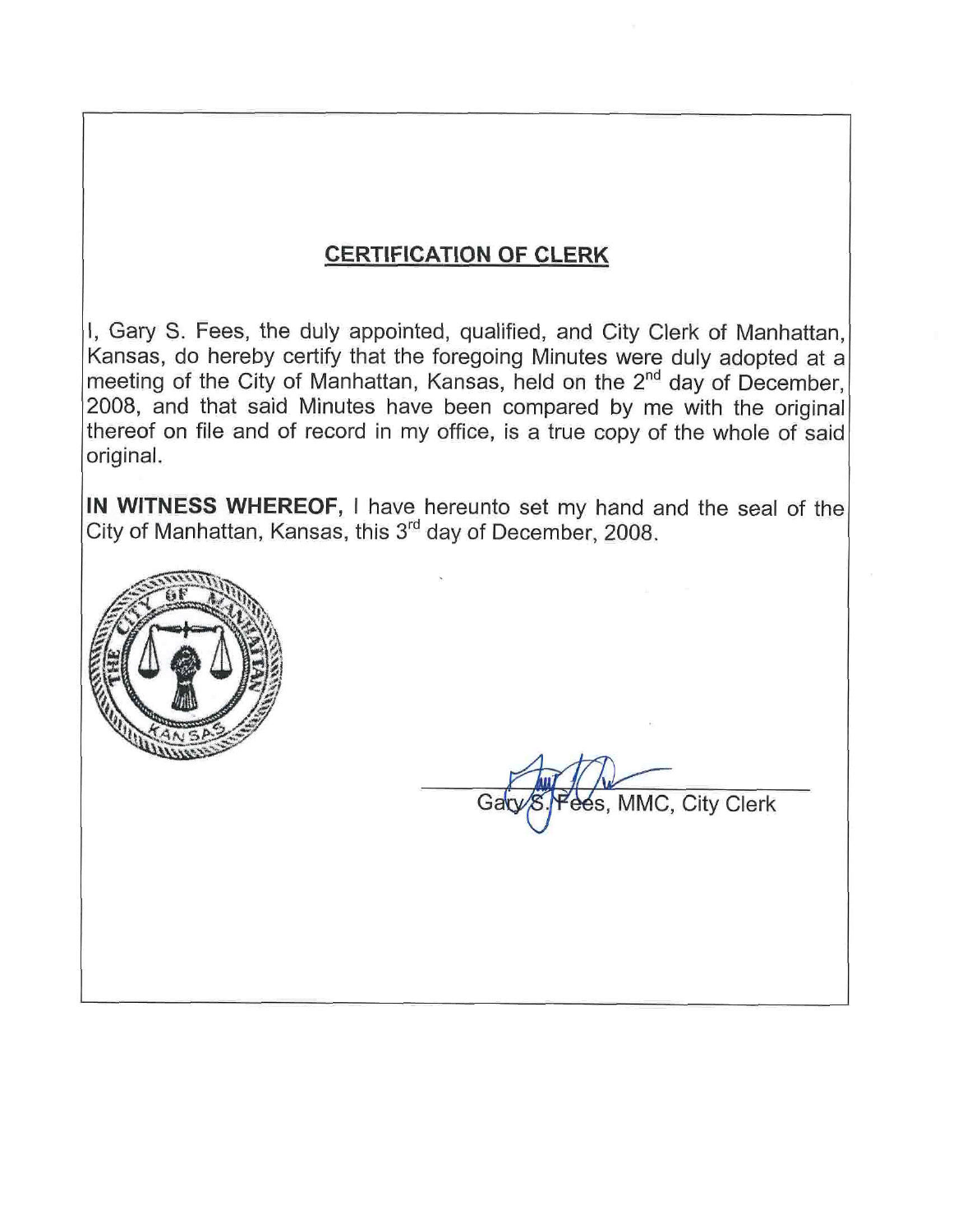

# *MINUTES CITY COMMISSION MEETING TUESDAY, NOVEMBER 18, 2008 7:00 P.M.*

The Regular Meeting of the City Commission was held at 7:00 p.m. in the City Commission Room. Mayor Mark J. Hatesohl and Commissioners Bob Strawn, Bruce Snead, James E. Sherow, and Tom Phillips were present. Also present were the City Manager Ron R. Fehr, Assistant City Manager Jason Hilgers, Assistant City Manager Lauren Palmer, City Attorney Bill Frost, City Clerk Gary S. Fees, 8 staff, and approximately 38 interested citizens.

## PLEDGE OF ALLEGIANCE

Troop #75 led the Commission in the Pledge of Allegiance.

## COMMISSIONER COMMENTS

Commissioner Strawn complimented the K-State Women's Basketball Team for its outstanding athletic and academic performance last season and encouraged the community to support the team and fill Bramlage Coliseum for the K-State Women's Basketball game on Sunday, November 23, 2008.

Mayor Hatesohl announced that the Mayor's Spirit of the Holiday Lighted Parade would be on Friday, December 5, 2008, at 6:00 p.m., followed with the lighting of the Mayor's Holiday Tree in Triangle Park in support of the Flint Hills Breadbasket. He encouraged those interested in participating in the parade to contact Downtown Manhattan Inc. or complete the application form on the City's web site.

## CONSENT AGENDA

(\* denotes those items discussed)

### **MINUTES**

The Commission approved the minutes of the Regular City Commission Meeting held Tuesday, November 4, 2008.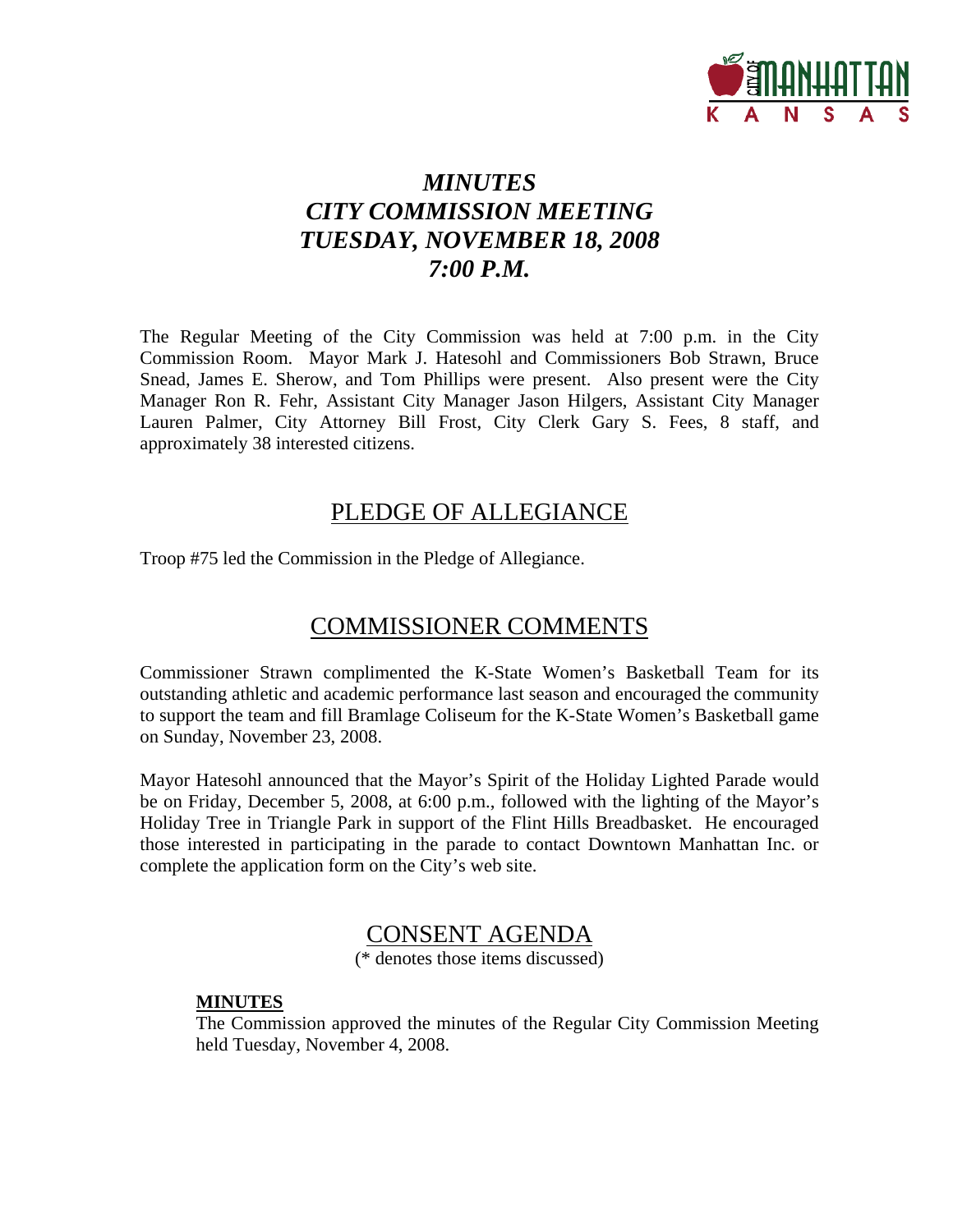## CONSENT AGENDA (*CONTINUED*)

## **CLAIMS REGISTER NO. 2594**

The Commission approved Claims Register No. 2594 authorizing and approving the payment of claims from October 29, 2008, to November 10, 2008, in the amount of \$967,448.25.

### **LICENSE - RENEWALS**

The Commission approved a Merchant Guard Agency License for calendar year 2009 for The Wackenhut Corporation, D/B/A G4S Wackenhut, 10540 Marty, Suite 160, Overland Park, Kansas; and a Tree Maintenance License for calendar year 2008 for Horticultural Services, Inc., 11524 Landscape Lane, Saint George, Kansas.

## **FINAL PLAT – PENNY'S ADDITION**

The Commission accepted the easements and rights-of-way, as shown on the Final Plat of Penny's Addition, generally located south of the intersection of Eureka Drive and Eureka Terrace.

## **\* ORDINANCE NO. 6738 – ISSUE – GENERAL OBLIGATION BONDS SERIES 2008-C**

Ron Fehr, City Manager, provided an update on the results of the bond sale and stated that the ratings of the City of Manhattan have remained stable.

The Commission approved Ordinance No. 6738 issuing \$1,865,000.00 in general obligation bonds (Series 2008-C) to finance two (2) special assessment projects (*Eureka Addition – Street (ST0613) and Limey Pointe/McCall Road Improvements – Street (ST0627)*) and approved Resolution No. 111808-C authorizing delivery of the bonds to the low bidder.

## **ORDINANCE NO. 6739 – VACATE UTILITY EASEMENT – LOT 1A, COLBERT HILLS ADDITION, UNIT THREE (COLBERT HILLS CLUBHOUSE)**

The Commission approved Ordinance No. 6739 vacating a portion of a 16' (sixteen foot) wide utility easement located in Colbert Hills Addition, Unit Three, Lot 1A, an addition to the City of Manhattan, Riley County, Kansas.

## **FIRST READING – PARKING PERMIT ZONE – 300-400 BLOCK OF DENISON AVENUE**

The Commission approved first reading of an ordinance establishing a parking permit zone in the 300 block and 400 block of Denison Avenue.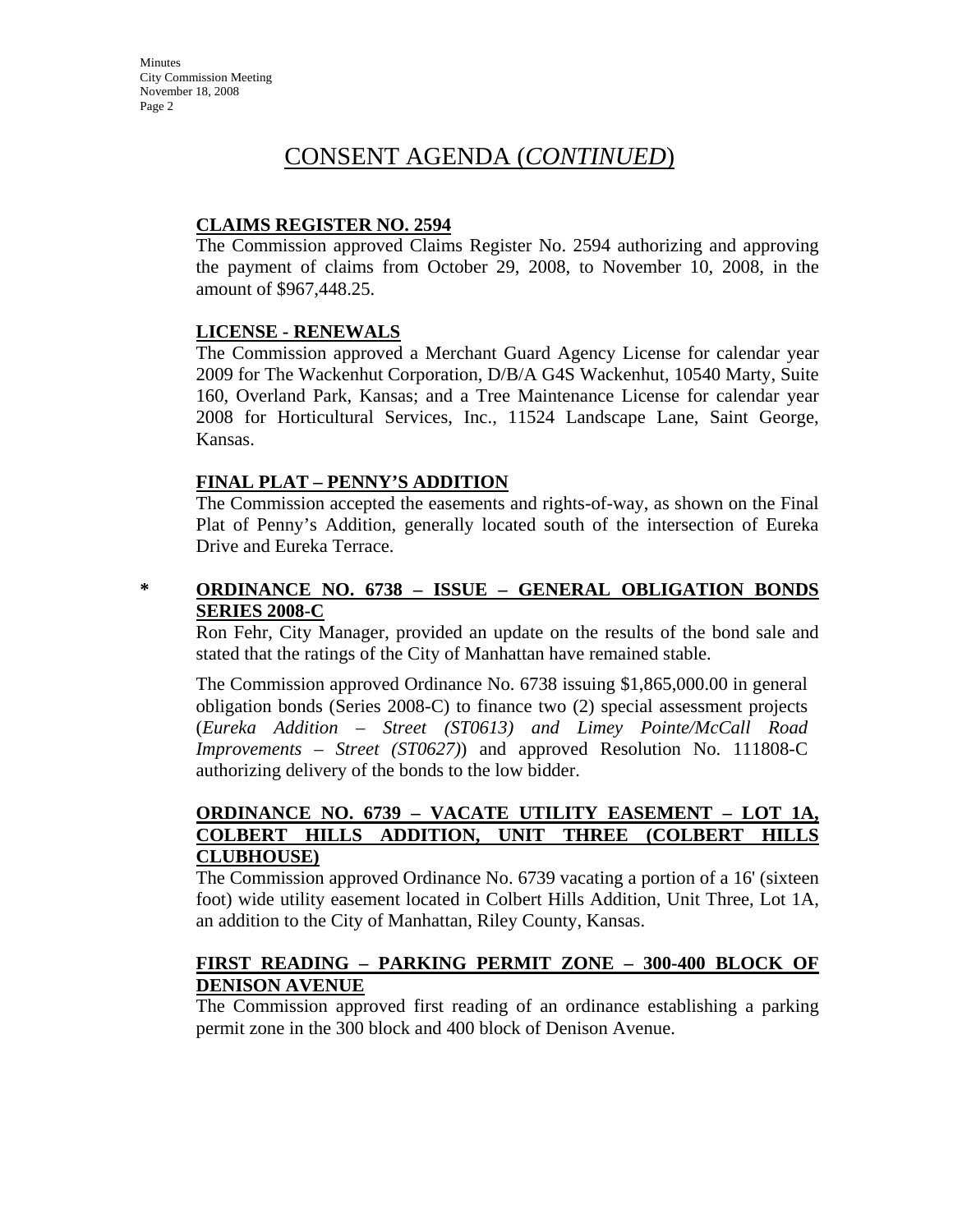## CONSENT AGENDA (*CONTINUED*)

### **\* RESOLUTION NO. 111808-A – ISSUE – TEMPORARY NOTE SERIES NO. 2008-03**

Ron Fehr, City Manager, provided an update on the results of the bond sale and stated that the ratings of the City of Manhattan have remained stable.

The Commission approved accepting the best bid for selling the notes and approved Resolution No. 111808-A issuing Temporary Note Series No. 2008-03 in the amount of \$1,795,000.00 to finance the following eight (8) special assessment and capital projects to be debt financed *Northwing Addition, Unit 1, Storm Water (SM0808), Sanitary Sewer (SS0811), Street (ST0818), and Water (WA0807) Improvements; Downtown Redevelopment (North End) – Moro Street Improvements (ST0805); K-18 and Miller Parkway/Davis Drive Intersection Improvements (ST0713); Sunrise Cemetery Road Expansion (CPX96P); and West Anderson Avenue – Design (ST0810).*

### **KDOT – FIVE-YEAR PLAN**

The Commission approved the submittal of the City of Manhattan's Five-Year Plan to the Kansas Department of Transportation as drafted by City Administration and authorized the Mayor and City Clerk to execute the Request for Construction Project Form on behalf of the City of Manhattan.

### **AMENDMENT NO. 2 – LINEAR PARK TRAIL REPAIR**

The Commission approved and authorized the Mayor to execute Amendment No. 2 between the City of Manhattan and the NRCS for repair of the Pecan Circle area of Wildcat Creek.

## **REQUEST FOR PROPOSALS – PROFESSIONAL SERVICES – REGIONAL GROWTH PLAN MODEL**

The Commission authorized City Administration to solicit professional services for the Regional Growth Plan Model Project.

### **AWARD CONTRACT – HOUSING REHABILITATION PROJECT**

The Commission accepted the bids for 2124 Elm Lane; awarded the bid to the lowest responsible bidder; authorized the Mayor and City Clerk to enter into an agreement with the contractor and property owner for expenditure of Housing Rehabilitation Funds; and authorized City Administration to approve any necessary change orders.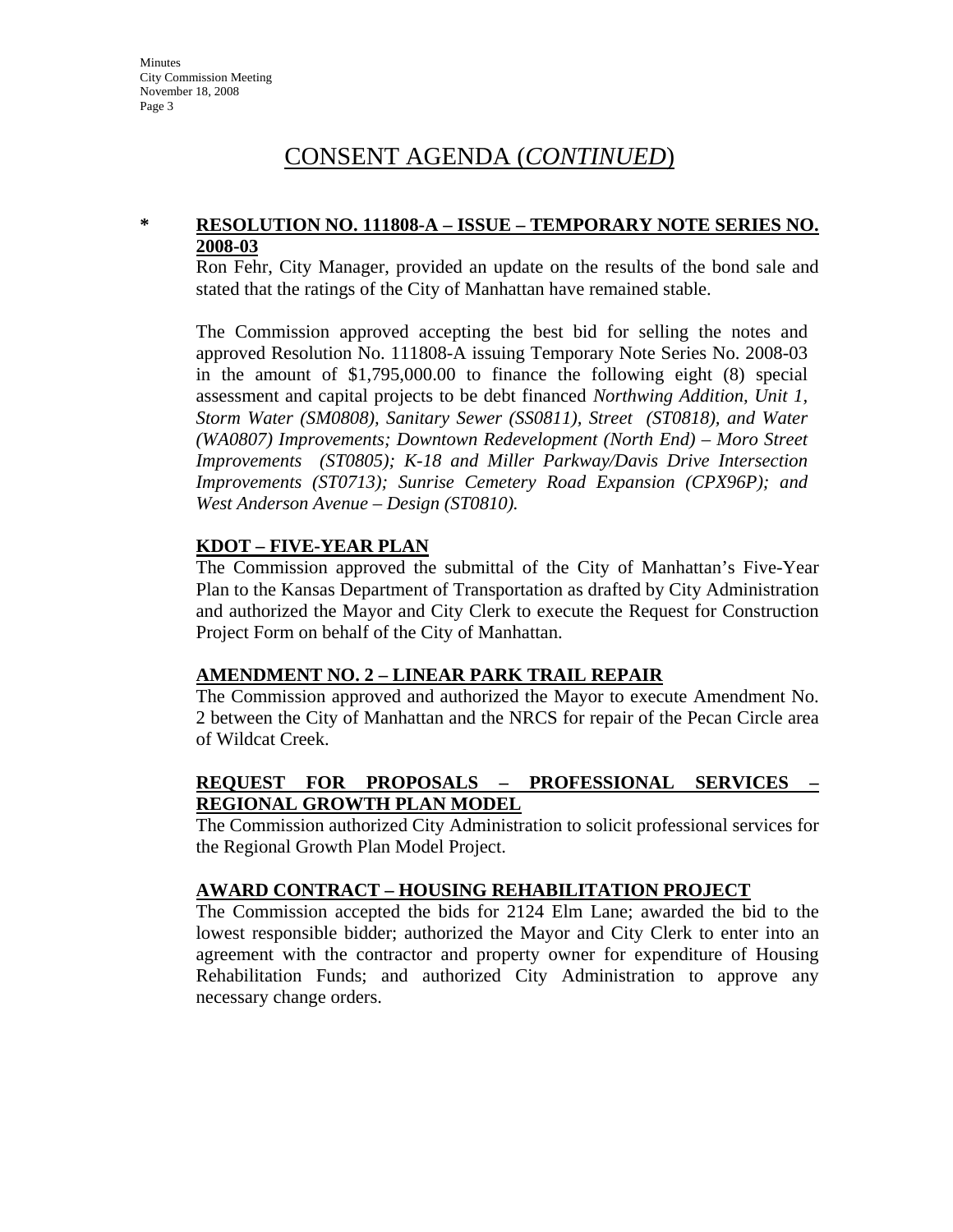# CONSENT AGENDA (*CONTINUED*)

## **AGREEMENT – WORKERS' COMPENSATION THIRD PARTY ADMINISTRATOR AND EXCESS INSURANCE**

The Commission approved and authorized the Mayor to execute an agreement with Thomas McGee L.C., of Kansas City, Missouri, effective January 1, 2009 through December 31, 2013, for Workers' Compensation Third Party Administrator services and Excess Insurance coverage from January 1, 2009, through December 31, 2010.

## **AMEND PROMISSORY NOTE – COLLEGIATE MARKETING SERVICES**

The Commission authorized the Mayor and City Clerk to execute an amendment to the Conventional Loan Promissory Note with Collegiate Marketing Services to extend current and future loan payment dates from July 1 to December 1.

## **BOARD APPOINTMENTS**

The Commission approved the appointment of Neil Dunn, 1925 Vermont Street, to a four-year term on the Band Board. Mr. Dunn's term begins immediately, and will expire August 31, 2012.

After discussion, Commissioner Sherow moved to approve the consent agenda, as read. Commissioner Phillips seconded the motion. On a roll call vote, motion carried 5-0.

# GENERAL AGENDA

## **RESOLUTION NO. 111808-D – PETITION - McCALL ROAD IMPROVEMENTS (ST0821)**

Rob Ott, City Engineer, presented the item. He then responded to questions from the Commission and provided additional information regarding bicycle lane possibilities.

Charlie Busch, McCullough Development, Inc., presented additional information on the item and status with the Menards development.

Rich Seidler, Director of Development, McCullough Development, Inc., stated that the Menards project is contingent upon rezoning and road improvements to be completed. He asked that the Commission accept the petition submitted to allow the project to move forward. He then responded to questions from the Commission.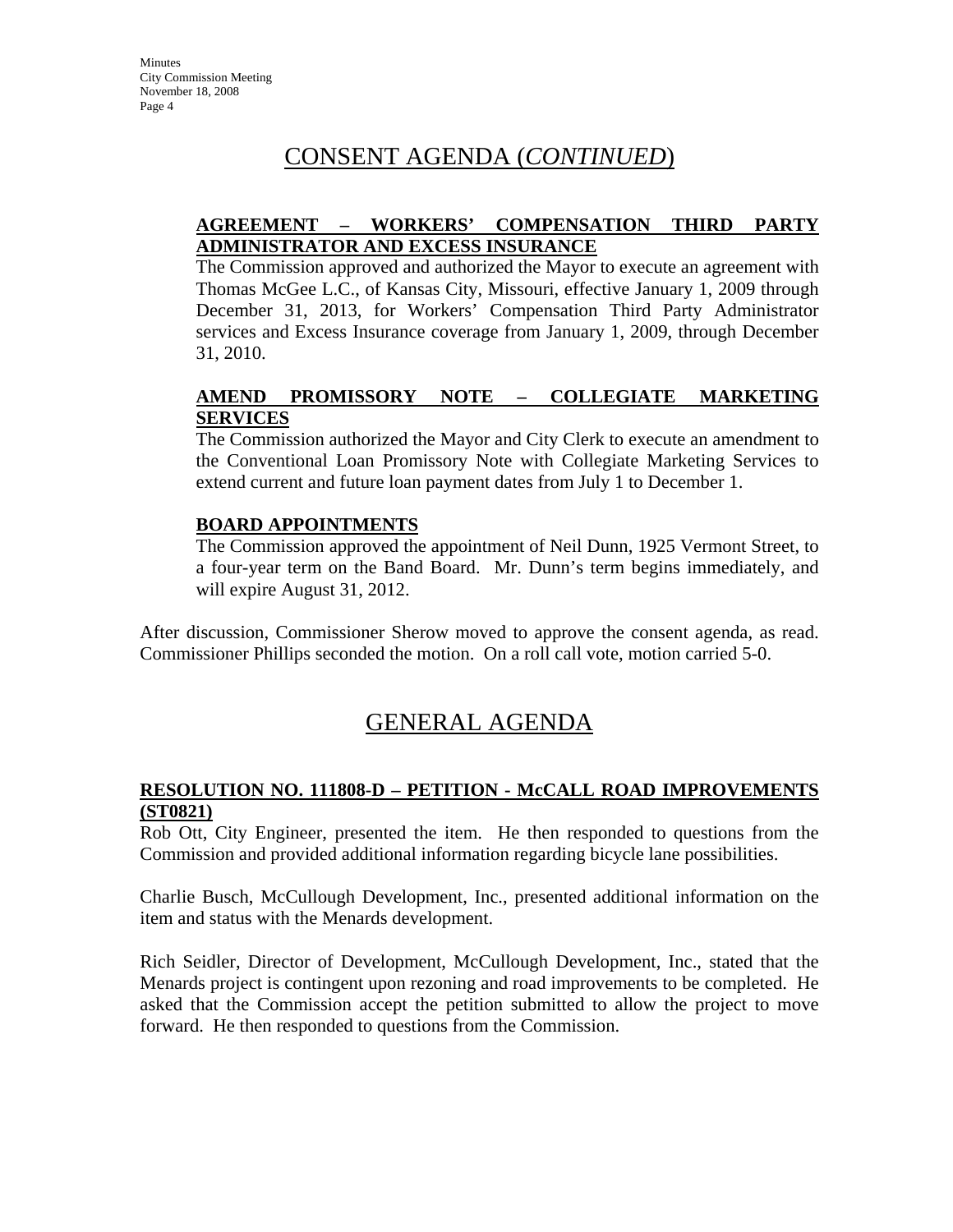### **RESOLUTION NO. 111808-D – PETITION - McCALL ROAD IMPROVEMENTS (ST0821)** *(CONTINUED)*

Charlie Busch, McCullough Development, Inc., provided additional information on the item and informed the Commission that a contract with Menards is in place, but would not close on the contract until contingencies are completed.

Ron Fehr, City Manager, provided clarification on the item and responded to questions from the Commission.

Diane Novak, 1130 Military Trail Road, Bicycle Advisory Committee Member, reminded the Commission that the Bicycle Master Plan that talks about collector streets such as McCall Road includes bicycle lanes. She encouraged the Commission to consider incorporating a bike lane along McCall Road and answered questions regarding the use of a bicycle lane for commuters from Wamego, St. George, and those residents east of the city.

Ben Champion, 1519 Poyntz Avenue, Director of Sustainability at K-State, stated that it is imperative to consider multi-model needs and if expanding McCall Road would impact transportation viability for bikes, it should be considered. He then responded to questions from the Commission regarding a multi-use sidewalk for both pedestrians and bicyclists.

Ron Fehr, City Manager, provided clarification on the item and restriction of bicycles on sidewalks in several commercial districts.

Dave Colburn, 1906 Bluestem Terrace, Bicycle Advisory Committee Member, informed the Commission on the emphasis of walking and biking in the community and asked that the Commission consider an eight to ten foot wide sidewalk for multi-use.

Tim Lindemueth, 500 Denison Avenue, stated that he wanted to see accommodation for bicyclists on McCall Road and said that the current conditions on McCall Road are dangerous for bicyclists. He asked that the Commission consider doing this now as part of the project and to consider the value of a life.

Rob Ott, City Engineer, informed the Commission that the City could look at an alternate bid for a wider sidewalk to address the concerns expressed.

Bill Frost, City Attorney, provided clarification on the submitted petition and responded to questions related to sidewalks and bike lanes.

Dee Ross, 2304 Brockman Street, asked about the width and depth of the sidewalk being considered along McCall Road.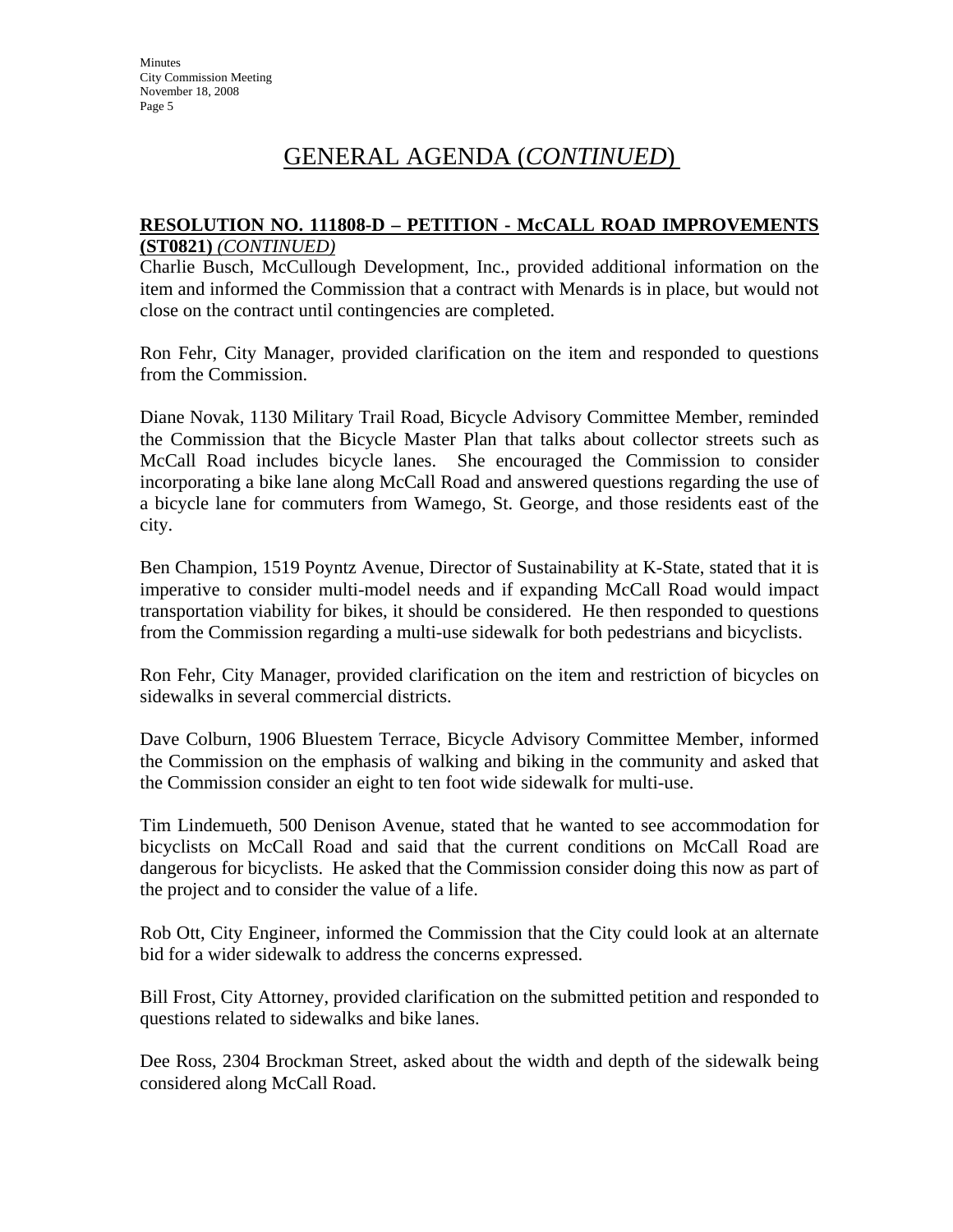### **RESOLUTION NO. 111808-D – PETITION - McCALL ROAD IMPROVEMENTS (ST0821)** *(CONTINUED)*

Bill Frost, City Attorney, responded to additional questions from the Commission regarding the petition submitted and the flexibility in defining the sidewalk.

Ron Fehr, City Manager, provided additional financial information about the proposed project and responded to question from the Commission regarding future action to be considered to construct the project.

Rich Seidler, Director of Development, McCullough Development, Inc., provided additional information on the Pottawatomie County sales tax and projected receipts.

Bernie Hayen, Director of Finance, provided additional information on the Pottawatomie County sales tax and distribution.

Dale Houdeshell, Director of Public Works, informed the Commission of the engineering challenges associated at entrances and driveways with the potential of sidewalks being widened along McCall Road.

After discussion, Commissioner Phillips moved to find the petition sufficient, approve Resolution No. 111808-D finding the project advisable on McCall Road from Hayes Drive to US-24 (East Poyntz Avenue) (ST0821), and concur with City Administration in pursuing a TRL application with KDOT. Commissioner Sherow seconded the motion. On a roll call vote, motion carried 5-0.

## **REQUEST FOR PROPOSALS – DESIGN – MCCALL ROAD EXPANSION (ST0821)**

Rob Ott, City Engineer, presented the item.

Ron Fehr, City Manager, provided clarification on the item and responded to questions from the Commission.

After discussion, Commissioner Sherow moved to authorize City Administration to solicit proposals for the design of McCall Road Expansion from Hayes Drive to East Poyntz Avenue (US-24) and appoint Mayor Hatesohl to serve on the Selection Committee. Commissioner Snead seconded the motion. On a roll call vote, motion carried 5-0.

## **PUBLIC HEARING - INTENT TO ISSUE INDUSTRIAL REVENUE BONDS - KSU FOUNDATION**

Lauren Palmer, Assistant City Manager, presented the item.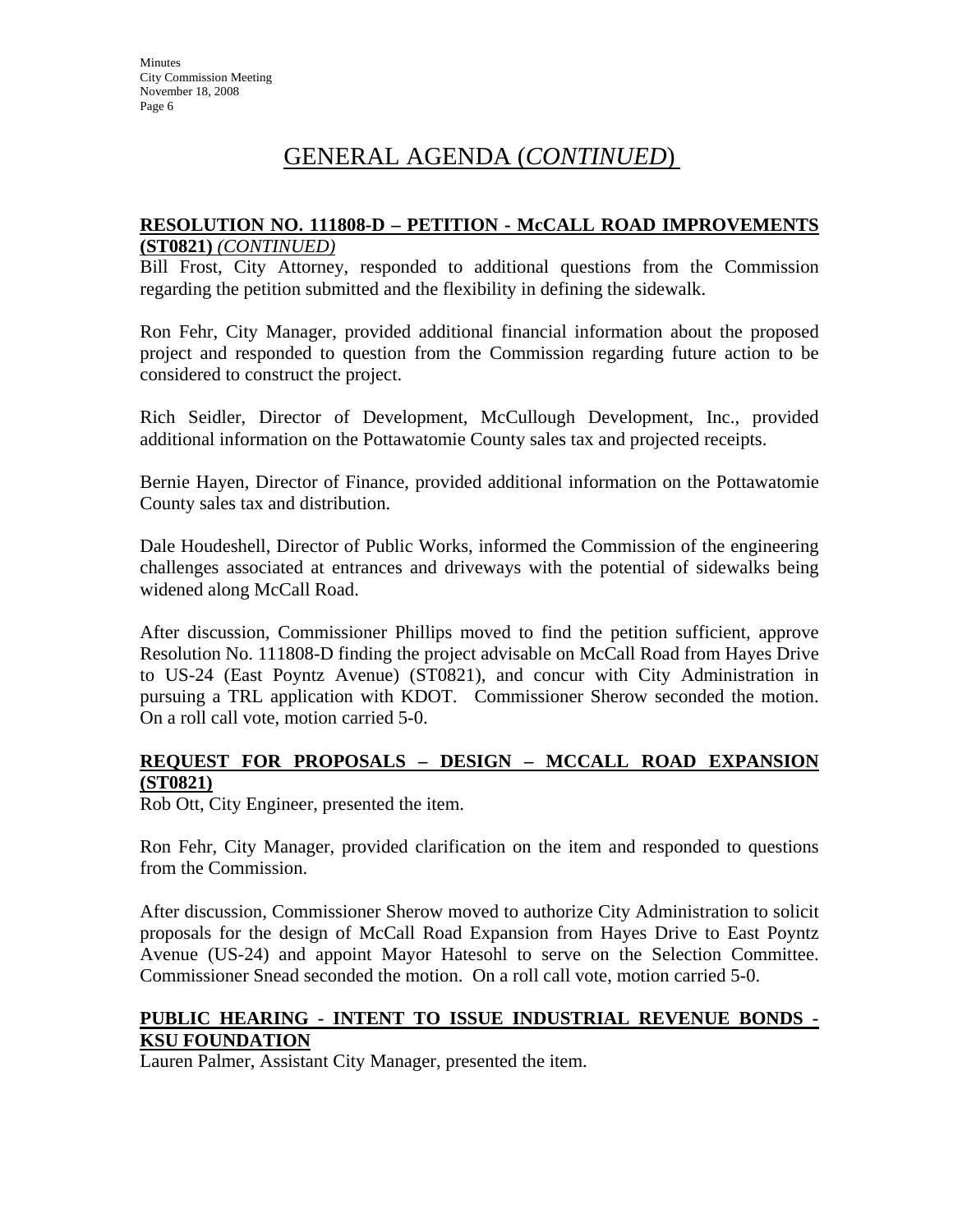## **PUBLIC HEARING - INTENT TO ISSUE INDUSTRIAL REVENUE BONDS - KSU FOUNDATION** *(CONTINUED)*

Joe Norton, Bond Counsel, Gilmore and Bell, P.C., provided additional information on Industrial Revenue Bonds related to the KSU Foundation and legal implications.

David Weaver, Vice President, Real Estate and Investment, KSU Foundation, provided the Commission with additional information on the funding mechanism selected. He then responded to questions regarding the future use of their existing building on Anderson Avenue.

Mayor Hatesohl opened the public hearing.

Hearing no other comments, Mayor Hatesohl closed the public hearing.

## **RESOLUTION NO. 111808-B - INTENT TO ISSUE INDUSTRIAL REVENUE BONDS - KSU FOUNDATION**

After discussion, Commissioner Strawn moved to approve Resolution No. 111808-B indicating the Commission's intent to issue up to \$20 million in Industrial Revenue Bonds for the purpose of constructing an office headquarters facility for KSU Foundation. Commissioner Snead seconded the motion. On a roll call vote, motion carried 5-0.

### **AWARD CONSTRUCTION CONTRACT - CITY PARK PAVILION (CPX04P)**

Commissioner Strawn announced that he would abstain from voting on this item.

Curt Loupe, Director of Parks and Recreation, presented the item.

Bruce McMillan, Bruce McMillan AIA Architects, P.A., presented the outcome of the bids received, alternate items, and identified potential costs saving items.

Ron Fehr, City Manager, responded to questions from the Commission and financing considerations for the project.

Curt Loupe, Director of Parks and Recreation, provided the Commission with information on rental facilities and projected rents that could be received from the new facility.

Bruce McMillan, Bruce McMillan AIA Architects, P.A., responded to additional questions from the Commission regarding the low bidder and alternates.

Vincent Tracy, 304 Knoxberry Drive, informed the Commission that this is a crown jewel for our community and stated that it would be smarter to increase the amount of money necessary to build this facility right the first time.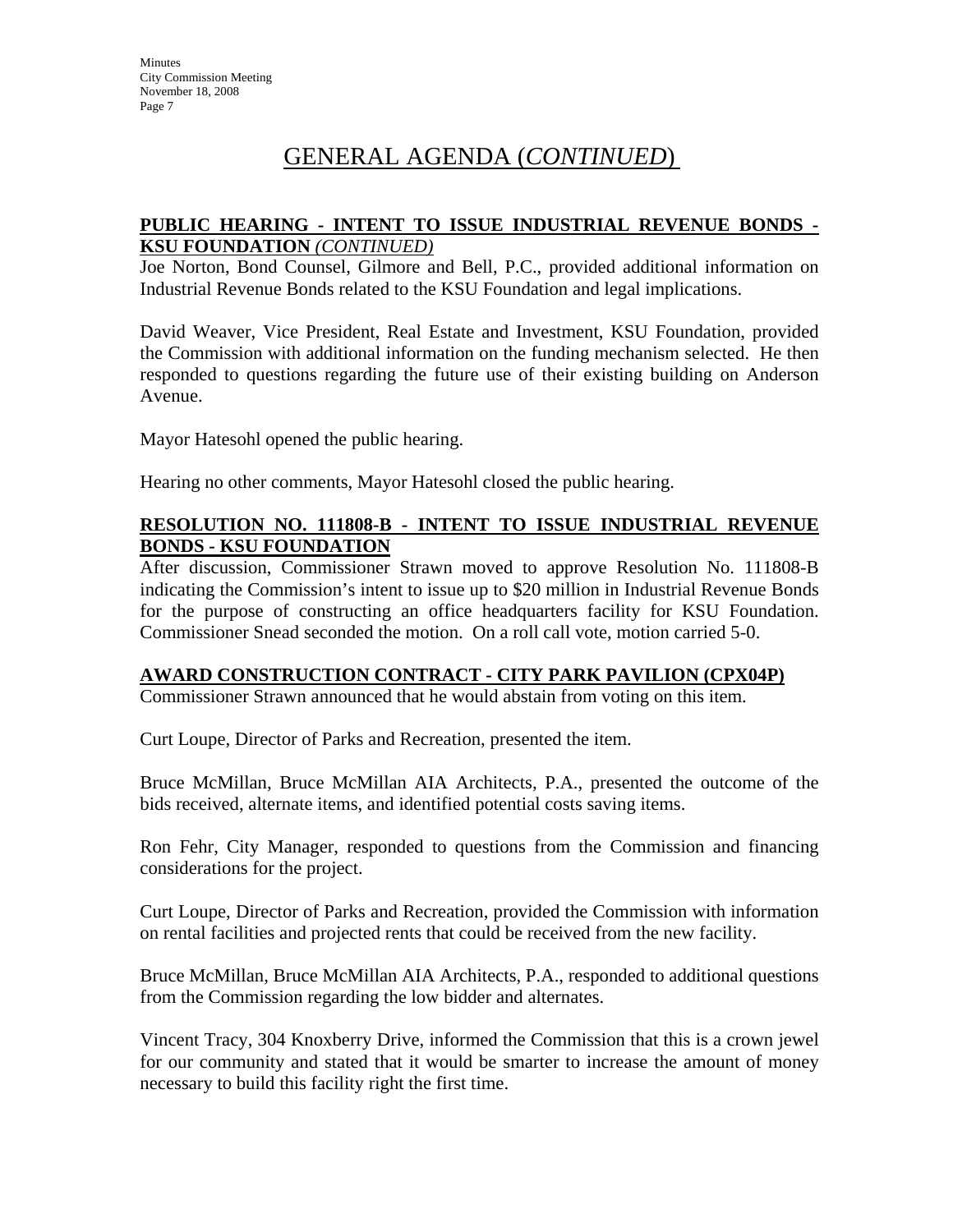#### **AWARD CONSTRUCTION CONTRACT - CITY PARK PAVILION (CPX04P)**  *(CONTINUED)*

Curt Loupe, Director of Parks and Recreation, responded to additional questions from the Commission and stated that he would look into what items City staff could complete and would further review other items that were identified by the Commission.

After discussion, Commissioner Sherow moved to accept the Architects Estimate of \$1,665,130.00; award a contract to the low bidder, R.M. Baril Construction, of Manhattan, Kansas, for the base project to construct a new City Park Pavilion (CPX04P) to replace the existing pavilion, subject to the Project Architect, staff, and the contractor including alternate three (heating/ventilation/air conditioning ductwork and concrete masonry unit duct chase) and alternate four (Rooftop unit), while developing a deduct change order to align the project to meet the revised budget; and approve Resolution No. 111808-E authorizing the issuance of general obligation bonds to finance the project. Mayor Hatesohl seconded the motion.

The Commission expressed its appreciation to Commissioner Strawn for his fundraising efforts and for the support received from the community for this project.

On a roll call vote, motion carried 4-0, with Commissioner Strawn abstaining.

## **FIRST READING - 2009 SALARY ORDINANCE**

Cathy Harmes, Director of Human Resources, presented the item. She then responded to questions from the Commission.

Ron Fehr, City Manager, provided additional information on the Cost of Living Adjustment recommended for 2009 and then answered questions from the Commission.

After discussion, Commissioner Snead moved to approve first reading of the 2009 Salary Ordinance establishing a new range of salaries for City employees. Commissioner Sherow seconded the motion. On a roll call vote, motion carried 5-0.

## EXECUTIVE SESSION

Commissioner Snead moved to recess into Executive Session until 9:15 p.m. for the purpose of discussions with the City Attorney regarding pending legal matters that need to be confidential and that are deemed privileged in the attorney-client relationship. Commissioner Strawn seconded the motion. On a roll call vote, motion carried 5-0.